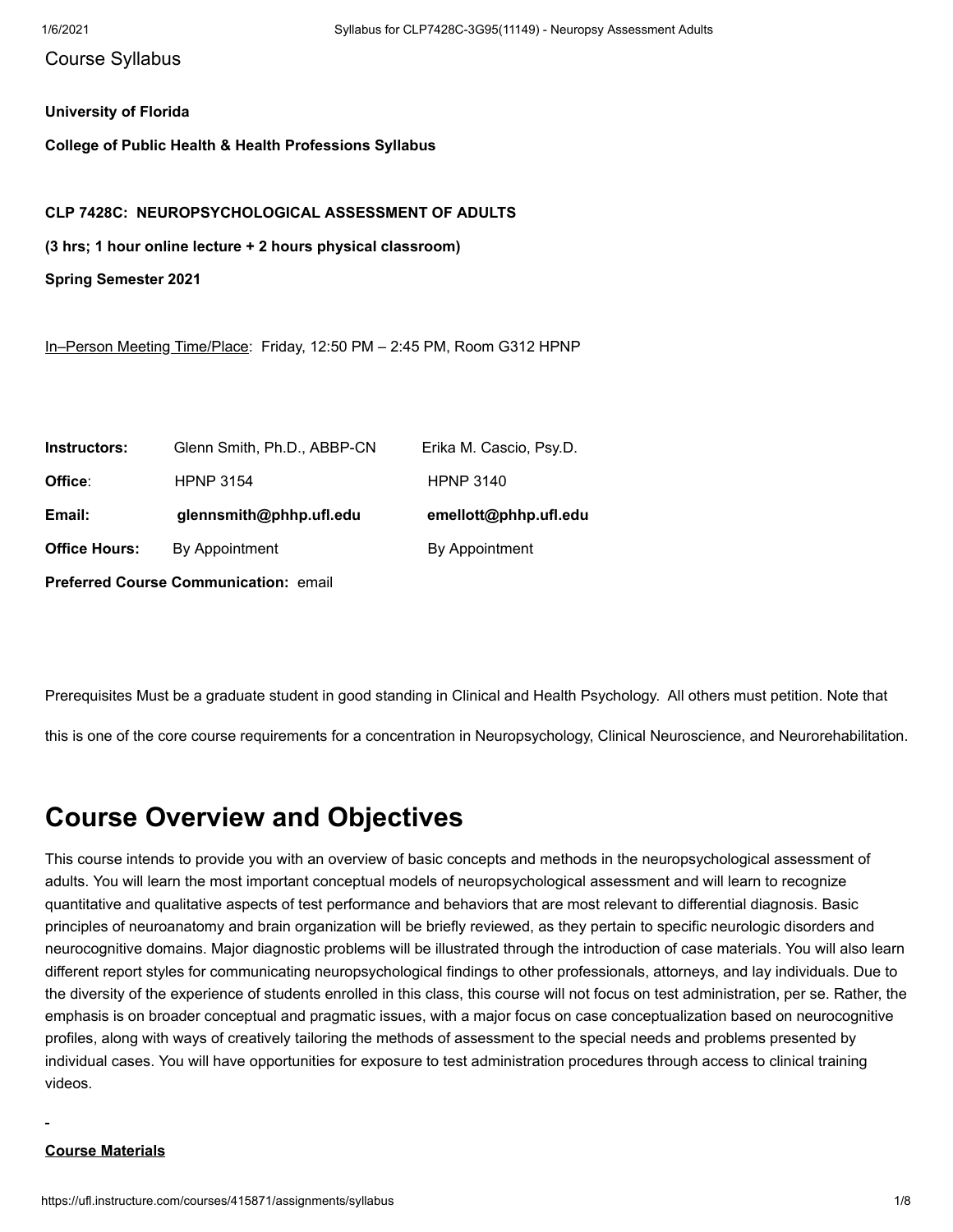1/6/2021 Syllabus for CLP7428C-3G95(11149) - Neuropsy Assessment Adults

Readings are from the two required texts (see below), along with other articles/chapters that will be distributed electronically and placed in a designated class folder on our class p-drive (np assessment). Make sure you have access to this p- drive. If not, it is your responsibility to let Dr. Cascio know so that the folks in IT can give you access.

## **Required (2 books)**

Parson, M., & Hammecke, M. (eds). (2014). Clinical Neuropsychology: A Pocket Handbook for Assessment, American Psychological Association, Washington DC.

Strauss, E., Sherman, E. M. S. & Spreen, O. (2013). A Compendium of Neuropsychological Tests: Administration, Norms and Commentary, Oxford University Press, New York.

## **Highly Recommended**

Blumenfeld, H. (2010). Neuroanatomy through Clinical Cases. Sinauer. 2<sup>nd</sup> edition.

Lezak, M., Howieson, D., Blgler, E., Tranel, D. (2012). <u>Neuropsychological Assessment</u> (5<sup>rd</sup> Edition). New York: Oxford University Press.

Morgan, J., & Ricker, J. (2012). Textbook of Clinical Neuropsychology. New York: Taylor & Francis.

Kolb, B. & Wishaw, I. (2015) Eundamentals of Human Neuropsychology. 7<sup>th</sup> Edition. MacMillan, NY.

## *Recommended*

Stringer A., Cooley, E., Christensen, A. (2002). Pathways to Prominence in Neuropsychology: Reflections of 20<sup>th</sup> century pioneers. New York: Psychology Press.

## *Available to review in the clinic*

Heaton, R., Miller, W., Taylor, M., Grant, I. (2004). Revised Comprehensive Norms for an Expanded Halstead-Reitan Battery. Lutz, FL: Psychological Assessment Corporation.

## **Course Format**

This course will be taught in a hybrid fashion. Students will be asked to view pre-recorded lectures prior to meeting, followed by inclass review of content in a discussion-based format and student-led presentations (outlined below). Class will physically meet Fridays from 12:50pm – 2:45pm in Room G312 on the first floor of the HPNP building. *It is our expectation that you have reviewed the lecture well-prior to class and will come prepared with questions for discussion*, as this is a participatory course and class time will be spent in discussion of lecture content, clinical cases, "hot topics," and other testing related activities. Please be on time.

# **Course Requirements, Evaluation, and Grading**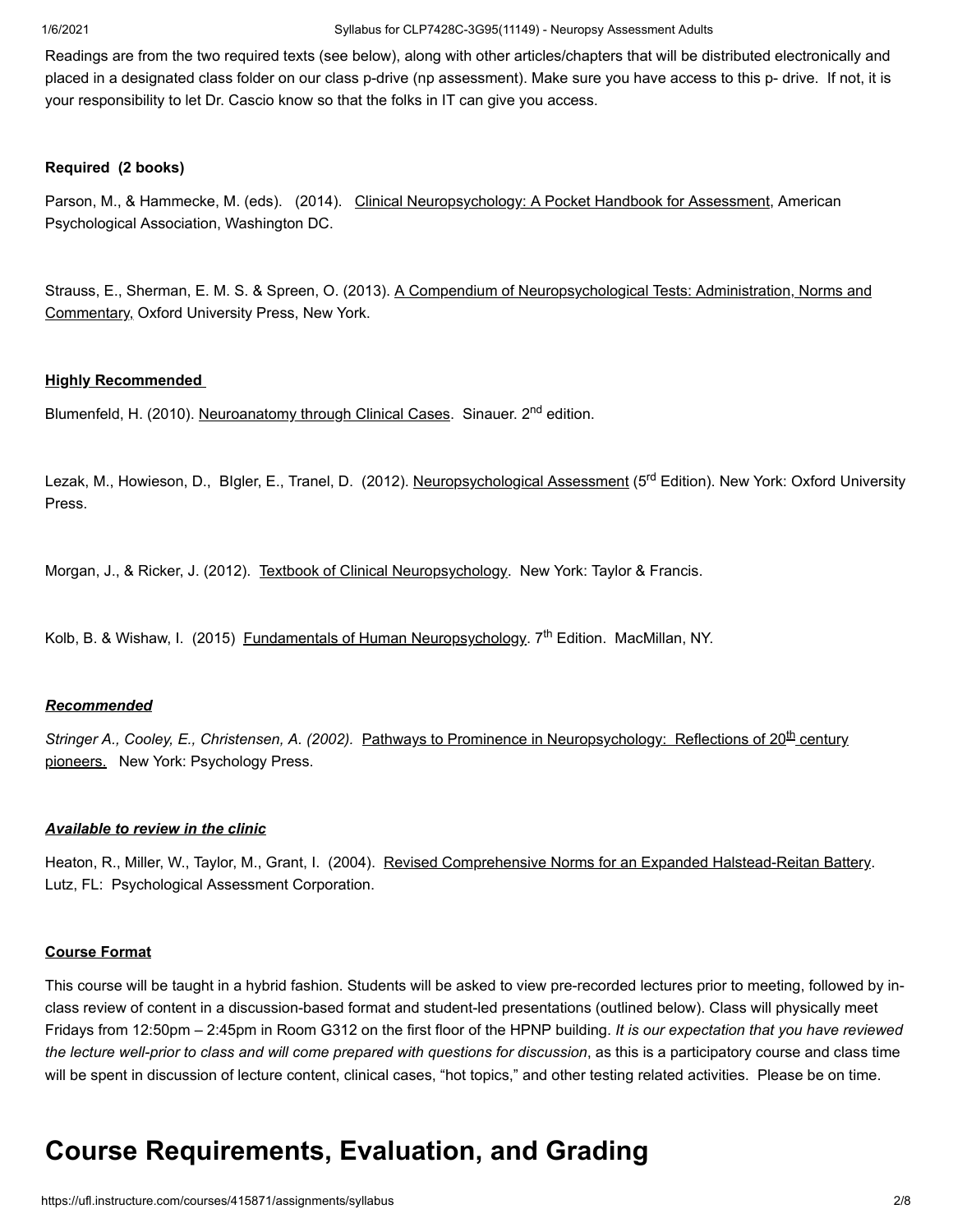### 1/6/2021 Syllabus for CLP7428C-3G95(11149) - Neuropsy Assessment Adults

Grades will be weighted according to the number of points available for each component, as described below. Final grades will be calculated as a percentage of the highest score. Evaluation in the course will be based on the following components

| Midterm Exam                | 30% |              |
|-----------------------------|-----|--------------|
| Final Exam                  | 40% | (cumulative) |
| Clinical Case Presentation  | 10% |              |
| <b>Test Summary</b>         | 5%  |              |
| <b>Hot Topic Discussion</b> | 5%  |              |
| Quizzes                     | 10% |              |

- 1. **Midterm and Final Exams:** will comprise 70% of your grade. These exams will be drawn from class lectures and assigned readings and will consist of multiple choice, short answer, odd man out and other formats. The final exam may also involve some ethical scenarios and writing sections of a report. FYI, you will be provided a set of study questions that will be helpful in guiding your thinking and preparation for these exams.
- 2. **Clinical Case Presentation:** Each student will take the lead in presenting a clinical case to the class and facilitating discussion about the case. You will work closely with us in doing so. If you have already been on clinic, you can present one of the cases you previously saw. If not, then we will help you locate a case from our files. You can decide whether you want to present your case within the context of "fact finding" or a more traditional format. Part of this assignment will involve learning something more about the "disorder" at hand in addition to examining/discussing the clinical neuropsychological profile, the various factors that might contribute to a pattern, cultural and demographic issues, etc.
- 3. **Hot Topics & Discussion Points:** Students will be assigned in pairs to lead relevant, hot topic discussions during certain classes. The format of the discussion will be left up to the group leading it that day. Example: A recent hot topic relates to computerized testing. What do you think of all the companies that are now marketing computerized test batteries to primary care and other physicians, who then upload the information to some centralized unit and then get a canned report back? What are the implications for patient care? What are the implications for our profession? *(For this assignment, do not show videos from the internet).*
- 4. **Test Reviews:** You will choose a test to review from a list provided by your instructors and write up a brief 1-2 page typed summary about its *historical background (brief),administration, available norms, reliability, validity, strengths and weaknesses*. An important focus is the availability of norms for the elderly, for individuals with low SES and education, and for individuals from diverse cultural/ethnic backgrounds. You will **place a digital copy of your summary in the class folder, so that your colleagues will also have access to it as a resource**. Below are the headings that should be covered in your write-up. If you have any questions about this assignment, let us know.
- 5. **Quizzes on Test Administration:** This will entail brief in class quizzes on *administration* of specific test measures. There will be 4 quizzes, one prior to each of the following lectures: Language, Visuoperceptual-Spatial, Memory, Frontal-Executive. We will tell you which particular measures you need to know for each of these quizzes.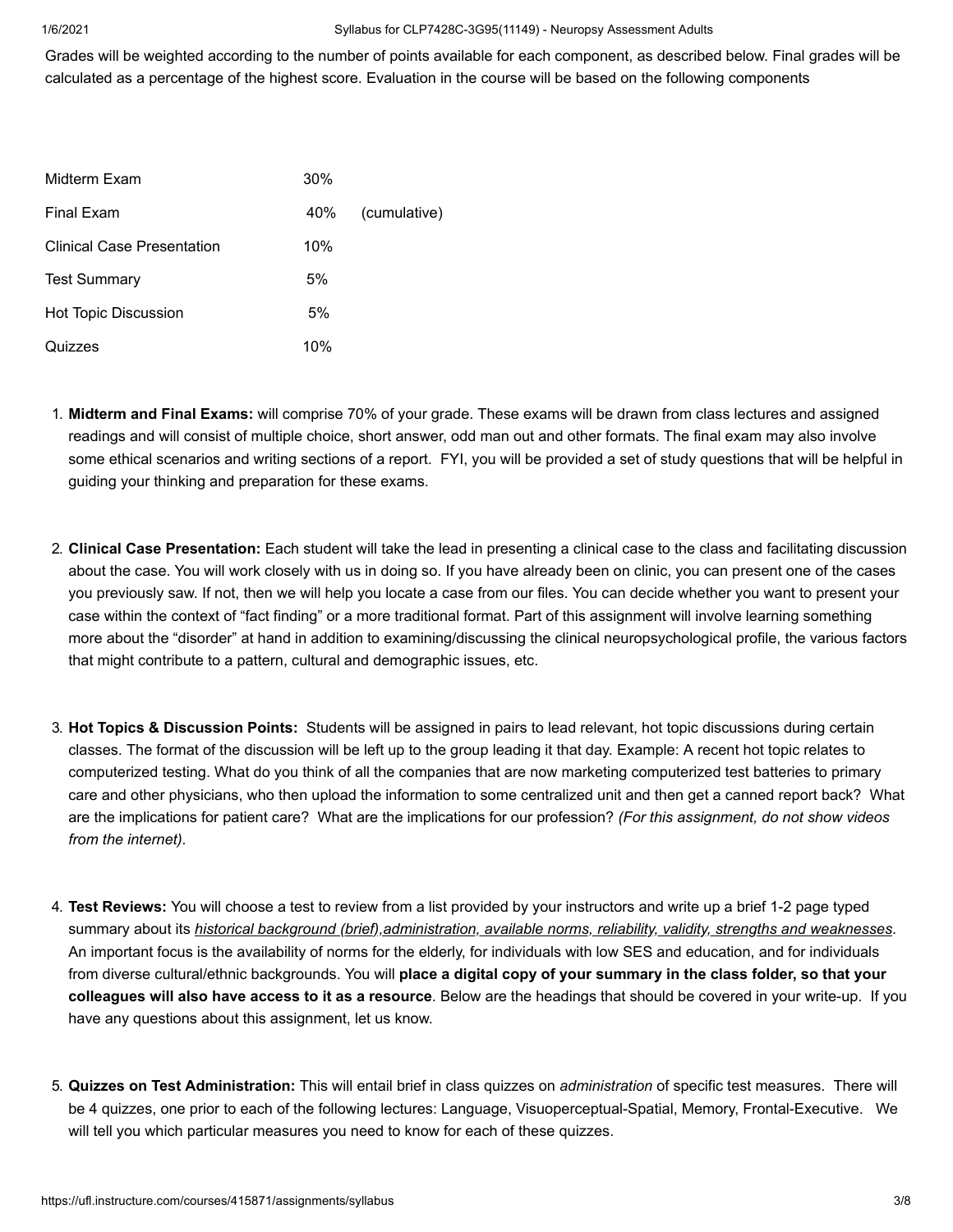## **Additional Tools**:

All of you should have access to the share drive demonstrating use of video (s:\NP Training Material) demonstrating administration of commonly used neuropsychological measures. The faculty created these videos in order to help with 'test drift' in administration. You are encouraged to review these, particularly those of you who have not started your neuropsychology core. There are a lot of tests, and best way to tackle is by domain. You will not be graded on this.

## **Grading**

% of

Scores will be rounded to the nearest percent (rounded up or down, whichever is closest) for grade determination in accordance with the grading table below:

points 93%-100% 90%-92% 87%-89% 83%-86% 80%-82% 77%-79% 73%-76% 70%-72% 67%-69% 63%-66% 60%-62% earned Below 60%

| Letter<br>Grade A - B+ B - B- C+ C - D+ D - D- F |  |  |  |  |  |  |
|--------------------------------------------------|--|--|--|--|--|--|

Below is table linking letter grades to grade points.

| Letter<br>Grade |  |  |  |  |  |                                                                            |  |  | A A- B+ B B- C+ C C- D+ D D- E WF I NG S-U |
|-----------------|--|--|--|--|--|----------------------------------------------------------------------------|--|--|--------------------------------------------|
| Grade<br>Points |  |  |  |  |  | 4.0 3.67 3.33 3.0 2.67 2.33 2.0 1.67 1.33 1.0 0.67 0.0 0.0 0.0 0.0 0.0 0.0 |  |  |                                            |

For greater detail on the meaning of letter grades and university policies related to them, see the Registrar's Grade Policy regulations at **<http://www.registrar.ufl.edu/catalog/policies/regulationgrades.html> (http://www.registrar.ufl.edu/catalog/policies/regulationgrades.html)**

## Policy Related to Class Attendance

Attendance and class participation is required. Students are expected to complete assigned readings and view lectures prior to coming to class. Students needing to miss class for personal or professional reasons should consult with the instructor prior to the date on which they will be unable to attend. It is the student's responsibility to acquire any handouts or notes from a colleague in the class for any sessions missed.

Statement of University's Honesty Policy (cheating and use of copyrighted materials)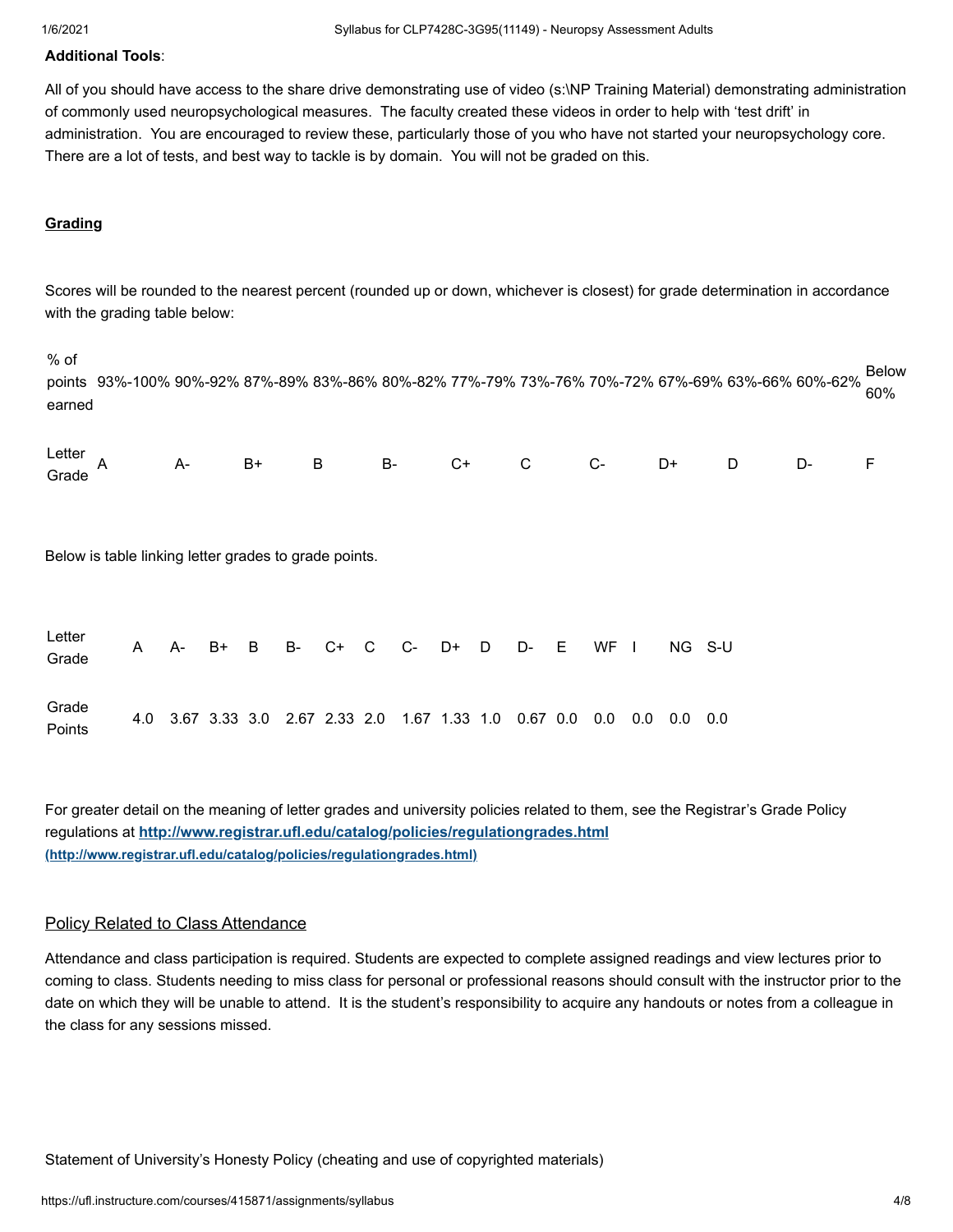Students are expected to act in accordance with the University of Florida policy on academic integrity (see Student Conduct Code, the Graduate Student Handbook or this website for more details:

(www.dso.ufl.edu/judicial/procedures/academicguide.php). Cheating, lying, misrepresentation, or plagiarism in any form is unacceptable and inexcusable behavior.

We, the members of the University of Florida community, pledge to hold ourselves and our peers to the highest standards of honesty and integrity.

## Policy Related to Make-up Exams or Other Work

Personal issues with respect to class attendance or fulfillment of course requirements will be handled on an individual basis. Students must make *prior* arrangements with Drs. Cascio or Smith if they must miss any in-class examination, and an alternative test time must be arranged.

## **Accommodations for Students with Disabilities**

If you require classroom accommodation because of a disability, you must first register with the Dean of Students Office (http://oss.ufl.edu/). The Dean of Students Office will provide documentation to you, which you then give to the instructor when requesting accommodation. **It is your responsibility to communicate the need for accommodative supports.** The College is committed to providing reasonable accommodations to assist students in their coursework.

## Counseling and Student Health

Students may occasionally have personal issues that arise in the course of pursuing higher education or that may interfere with their academic performance. If you find yourself facing problems affecting your coursework, you are encouraged to talk with an instructor and to seek confidential assistance at the University of Florida Counseling Center, 352-392-1575, or Student Mental Health Services, 352-392-1171. Visit their web sites for more information: http://www.counsel.ufl.edu/ or http://www.health.ufl.edu/shcc/smhs/index.htm#urgent

The Student Health Care Center at Shands is a satellite clinic of the main Student Health Care Center located on Fletcher Drive on campus. Student Health at Shands offers a variety of clinical services, including primary care, women's health care, immunizations, mental health care, and pharmacy services. The clinic is located on the second floor of the Dental Tower in the Health Science Center. For more information, contact the clinic at 392-0627 or check out the web site at: www.health.ufl.edu/shcc

# Course Summary:

| Date             | <b>Details</b>                                                                                                                                                                                       |                          |
|------------------|------------------------------------------------------------------------------------------------------------------------------------------------------------------------------------------------------|--------------------------|
| Fri Jan 15, 2021 | <b>A</b> View Lecture: Historical Background of<br><b>Neuropsychological Assessment: Important</b><br>figures and landmark cases<br>(https://ufl.instructure.com/courses/415871/assignments/4496922) | due by $12:50 \text{pm}$ |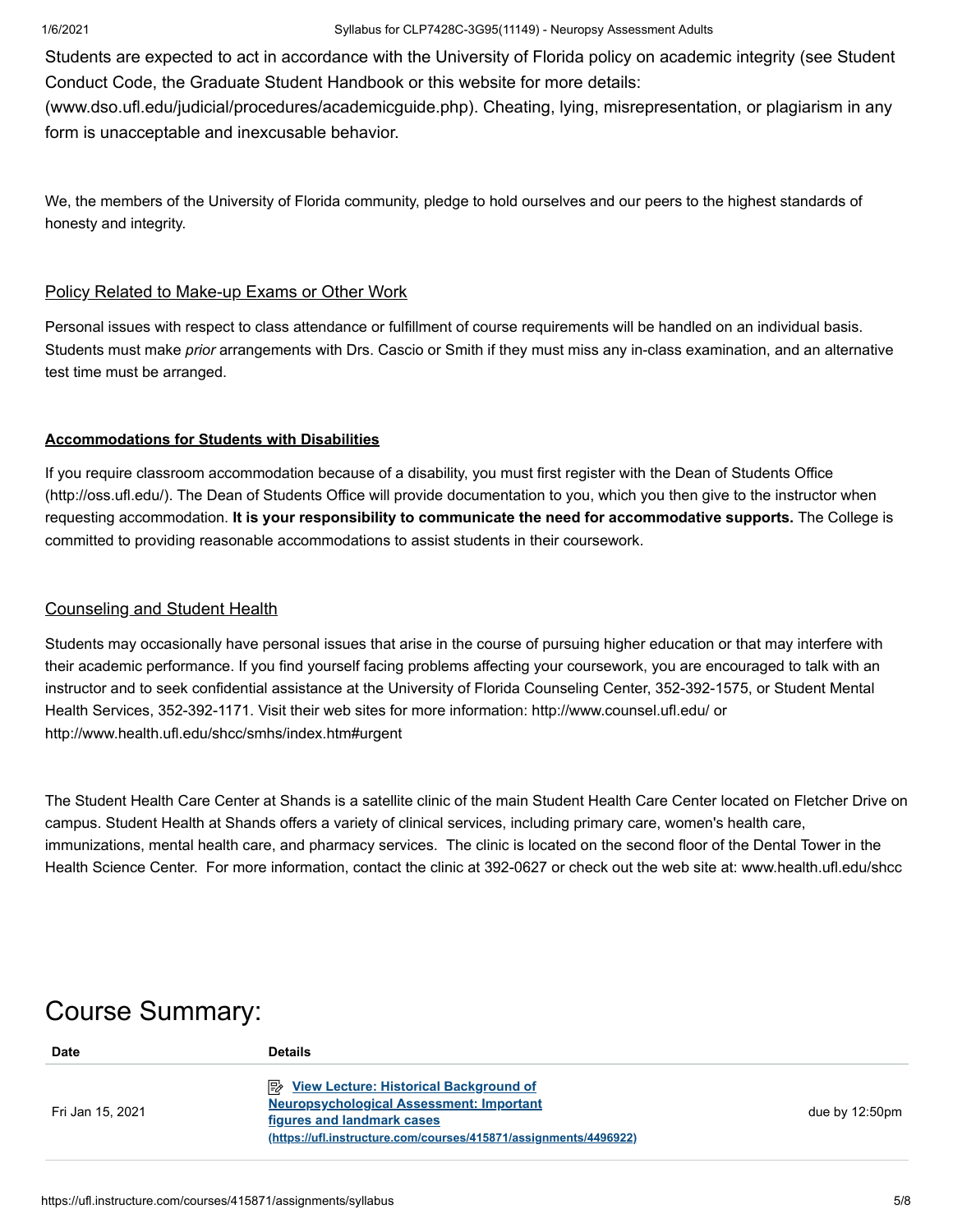| <b>Date</b>      | <b>Details</b>                                                                                                                                                                                                                               |                          |
|------------------|----------------------------------------------------------------------------------------------------------------------------------------------------------------------------------------------------------------------------------------------|--------------------------|
|                  | (https://ufl.instructure.com/courses/415871/assignments/4543824)                                                                                                                                                                             | due by 12:50pm           |
| Fri Jan 22, 2021 | <b>B</b> <u>View Lecture: Stages of the</u><br><b>Neuropsychological Exam: Medical record</b><br>review, test selection, clinical interview &<br>behavioral observations<br>(https://ufl.instructure.com/courses/415871/assignments/4496924) | due by 12:50pm           |
|                  | Ⅳ Case Presentation 1<br>(https://ufl.instructure.com/courses/415871/assignments/4494565)                                                                                                                                                    | due by 2:45pm            |
|                  | (https://ufl.instructure.com/courses/415871/assignments/4543927)                                                                                                                                                                             | due by 12:50pm           |
| Fri Jan 29, 2021 | <b>Neuropsychologic Exam</b><br>(https://ufl.instructure.com/courses/415871/assignments/4496925)                                                                                                                                             | due by $12:50 \text{pm}$ |
|                  | <b>B</b> Case Presentation 2<br>(https://ufl.instructure.com/courses/415871/assignments/4494588)                                                                                                                                             | due by 2:45pm            |
|                  | <b>E</b> HOT TOPIC Norming for Age, education,<br>race?<br>(https://ufl.instructure.com/courses/415871/assignments/4486482)                                                                                                                  | due by 2:45pm            |
| Fri Feb 5, 2021  | <b>No Class INS</b><br>酾<br>(https://ufl.instructure.com/calendar?<br>event id=1786184&include contexts=course 415871)                                                                                                                       | 12:50pm to 2:45pm        |
|                  | <i>Read 2/12</i><br>(https://ufl.instructure.com/courses/415871/assignments/4544662)                                                                                                                                                         | due by 12:50pm           |
| Fri Feb 12, 2021 | <b>B</b> View Lecture: Battle of the Batteries: Fixed,<br><b>Flex &amp; The Spectrum In Between</b><br>(https://ufl.instructure.com/courses/415871/assignments/4496964)                                                                      | due by 12:50pm           |
|                  | 駗<br><b>Case Presentation 3</b><br>(https://ufl.instructure.com/courses/415871/assignments/4497081)                                                                                                                                          | due by 2:45pm            |
|                  | Hot Topic: Teleneuropsychology Pros and<br><b>Cons</b><br>(https://ufl.instructure.com/courses/415871/assignments/4496992)                                                                                                                   | due by 2:50pm            |
| Fri Feb 19, 2021 | <i>Read 2/19</i><br>(https://ufl.instructure.com/courses/415871/assignments/4496903)                                                                                                                                                         | due by 12:50pm           |
|                  | <b>E</b> View Lecture: Domains of Neurocognitive<br><b>Ability &amp; Estimating IQ; Effort &amp; Malingering</b><br>(https://ufl.instructure.com/courses/415871/assignments/4496996)                                                         | due by 12:50pm           |
|                  | <b>Case Presentation 4</b><br>吟<br>(https://ufl.instructure.com/courses/415871/assignments/4494602)                                                                                                                                          | due by 2:45pm            |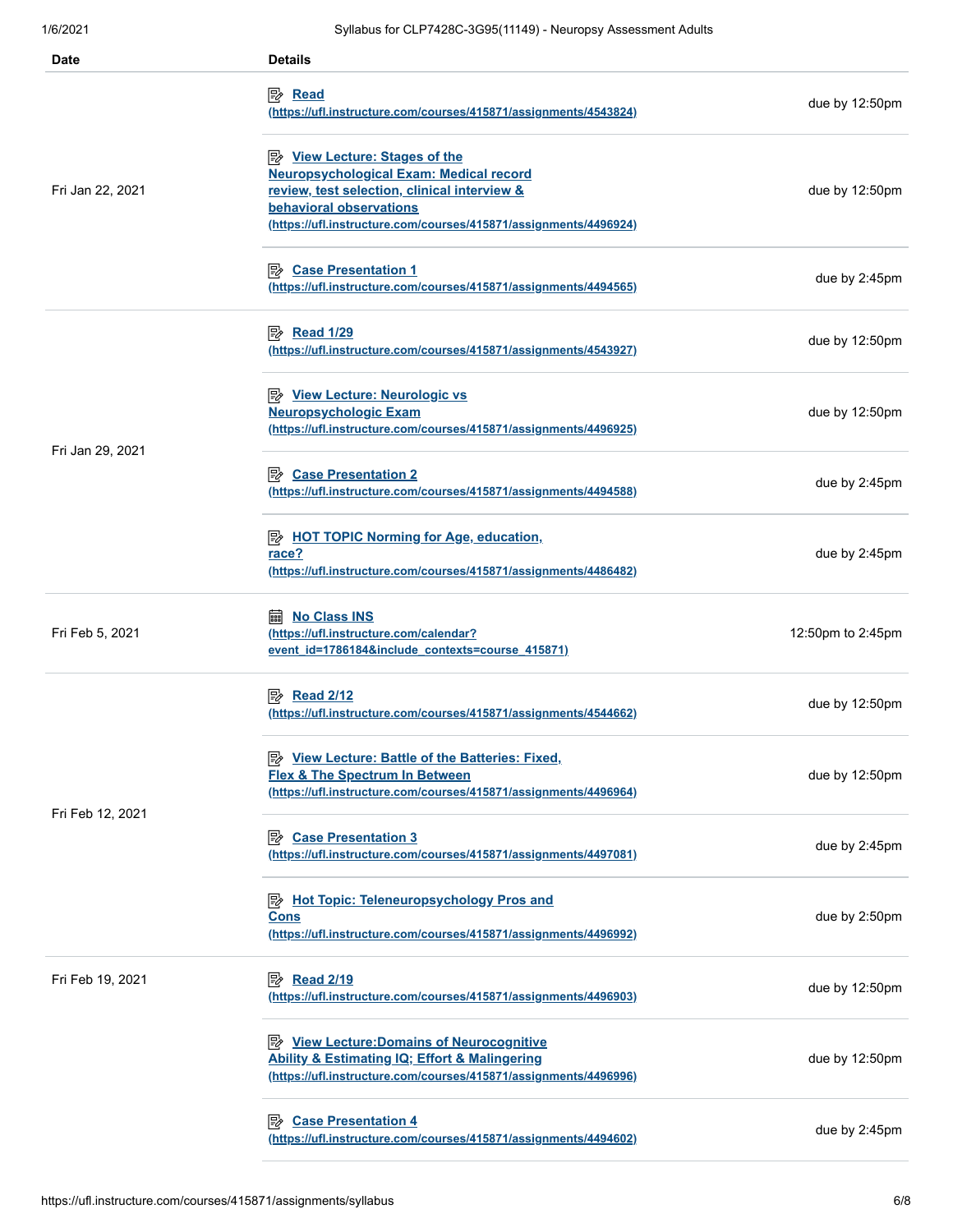| Date             | <b>Details</b>                                                                                                                                                                                           |                          |
|------------------|----------------------------------------------------------------------------------------------------------------------------------------------------------------------------------------------------------|--------------------------|
|                  | <b>B</b> Hot Topic: Whither PVTs?<br>(https://ufl.instructure.com/courses/415871/assignments/4496972)                                                                                                    | due by 2:45pm            |
|                  | <b>B</b> Read 2/26<br>(https://ufl.instructure.com/courses/415871/assignments/4544067)                                                                                                                   | due by 12:50pm           |
| Fri Feb 26, 2021 | <b>B</b> <u>View Lecture: Assessment of</u><br><b>Attention/Concentration, Processing Speed &amp;</b><br><b>Associated Disorders</b><br>(https://ufl.instructure.com/courses/415871/assignments/4497070) | due by $12:50 \text{pm}$ |
|                  | (https://ufl.instructure.com/courses/415871/assignments/4497045)                                                                                                                                         | due by 2:15pm            |
|                  | 图 Read 3/5<br>(https://ufl.instructure.com/courses/415871/assignments/4496999)                                                                                                                           | due by $12:50 \text{pm}$ |
|                  | <b>E</b> View Lecture: Assessment of Language and<br><b>Language Related Skills &amp; Associated Disorders</b><br>(https://ufl.instructure.com/courses/415871/assignments/4496998)                       | due by $12:50 \text{pm}$ |
| Fri Mar 5, 2021  | <b>B</b> Case Presentation 5<br>(https://ufl.instructure.com/courses/415871/assignments/4497000)                                                                                                         | due by 2:45pm            |
|                  | Hot Topic: Discrepancy model vs. RTI:<br>considerations when diagnosing language-based<br>learning disorders in adults<br>(https://ufl.instructure.com/courses/415871/assignments/4497001)               | due by 2:45pm            |
|                  | <i>Read 3/12</i><br>(https://ufl.instructure.com/courses/415871/assignments/4497073)                                                                                                                     | due by 12:50pm           |
| Fri Mar 12, 2021 | <b>E</b> View Lecture: Assessment of<br><b>Visuoperceptual, Spatial, &amp; Constructional Skills</b><br>& Associated Disorders<br>(https://ufl.instructure.com/courses/415871/assignments/4497072)       | due by 12:50pm           |
|                  | <b>B</b> Case Presentation 6<br>(https://ufl.instructure.com/courses/415871/assignments/4497074)                                                                                                         | due by 2:45pm            |
|                  | Hot Topic: Computerized Testing batteries:<br>are we being outsourced?<br>(https://ufl.instructure.com/courses/415871/assignments/4497075)                                                               | due by 2:45pm            |
| Fri Mar 19, 2021 | <b>B</b> Read 3/19<br>(https://ufl.instructure.com/courses/415871/assignments/4497120)                                                                                                                   | due by 12:50pm           |
|                  | <b>E</b> View Lecture: Assessment of Memory &<br><b>Associated Disorders</b><br>(https://ufl.instructure.com/courses/415871/assignments/4497119)                                                         | due by $12:50 \text{pm}$ |
|                  | <b>Case Presentations 7</b><br>零<br>(https://ufl.instructure.com/courses/415871/assignments/4497121)                                                                                                     | due by 2:45pm            |